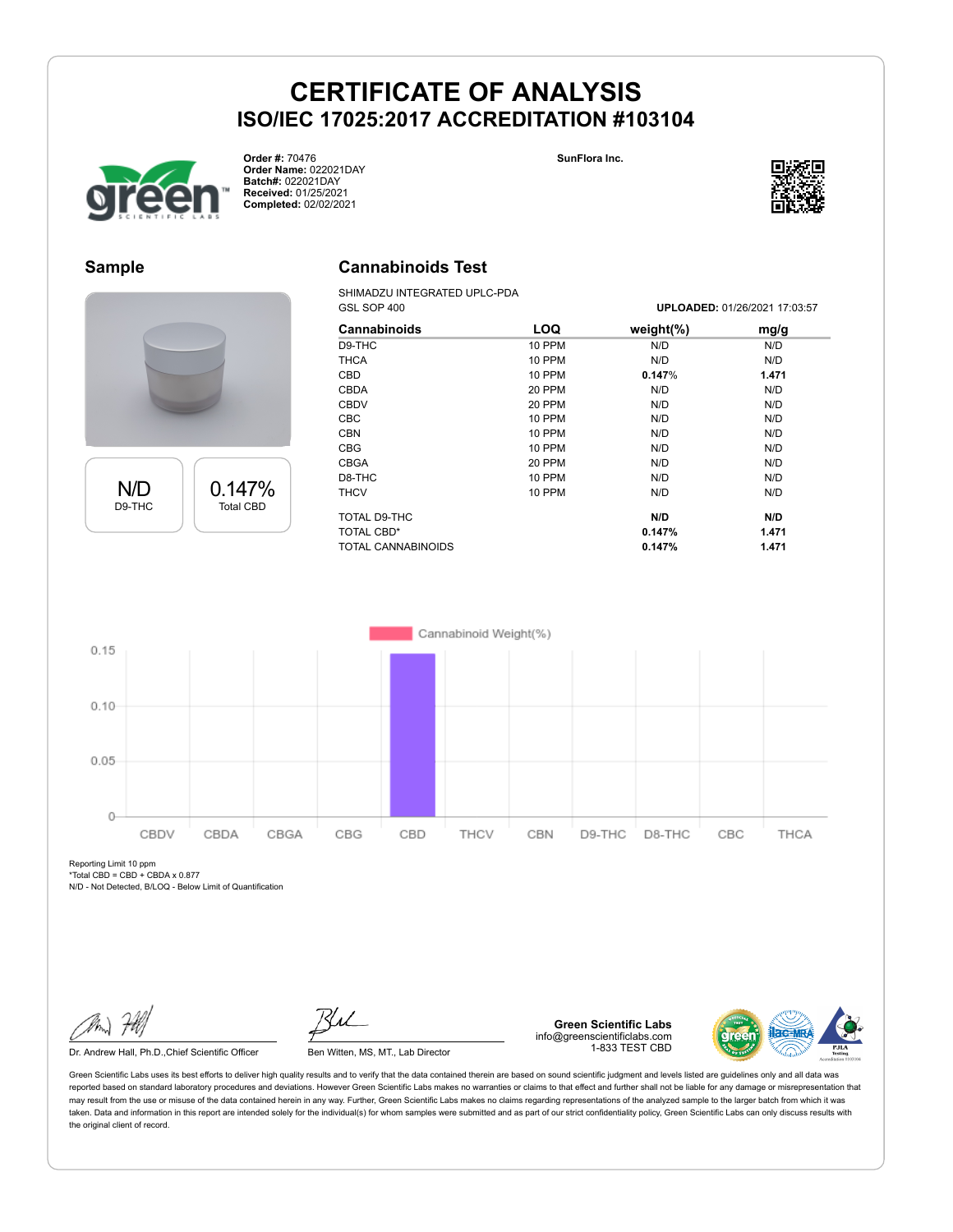

**Order #:** 70476 **Order Name:** 022021DAY **Batch#:** 022021DAY **Received:** 01/25/2021 **Completed:** 02/02/2021

**SunFlora Inc.**



**TERPENES: TOTAL (0.019%)**

Headspace GCMS - Shimadzu GCMS QP2020 with HS20

GSL SOP 404 **Prepared:** 01/25/2021 21:26:11 **Uploaded:** 01/26/2021 08:53:14

**Terpene Results (%) LOQ (%) LOD (%)** CIS-NEROLIDOL 0.019% 0.0067% 0.0063% **Terpenes Breakdown**



### **Top Terpenes Results:**



#### **Tested for but not present:**

ALPHA-PINENE, CAMPHENE, BETA-MYRCENE, BETA-PINENE, 3-CARENE, ALPHA-TERPINENE, TRANS-BETA-OCIMENE, LIMONENE, P-CYMENE, CIS-BETA-OCIMENE, EUCALYPTOL, GAMMA.- TERPINENE, TERPINOLENE, LINALOOL, ISOPULEGOL, GERANIOL, CARYOPHYLLENE, HUMULENE, TRANS-NEROLIDOL, GUAIOL, CARYOPHYLLENE OXIDE, ALPHA-BISABOLOL

Dr. Andrew Hall, Ph.D.,Chief Scientific Officer Ben Witten, MS, MT., Lab Director

**Green Scientific Labs** info@greenscientificlabs.com 1-833 TEST CBD

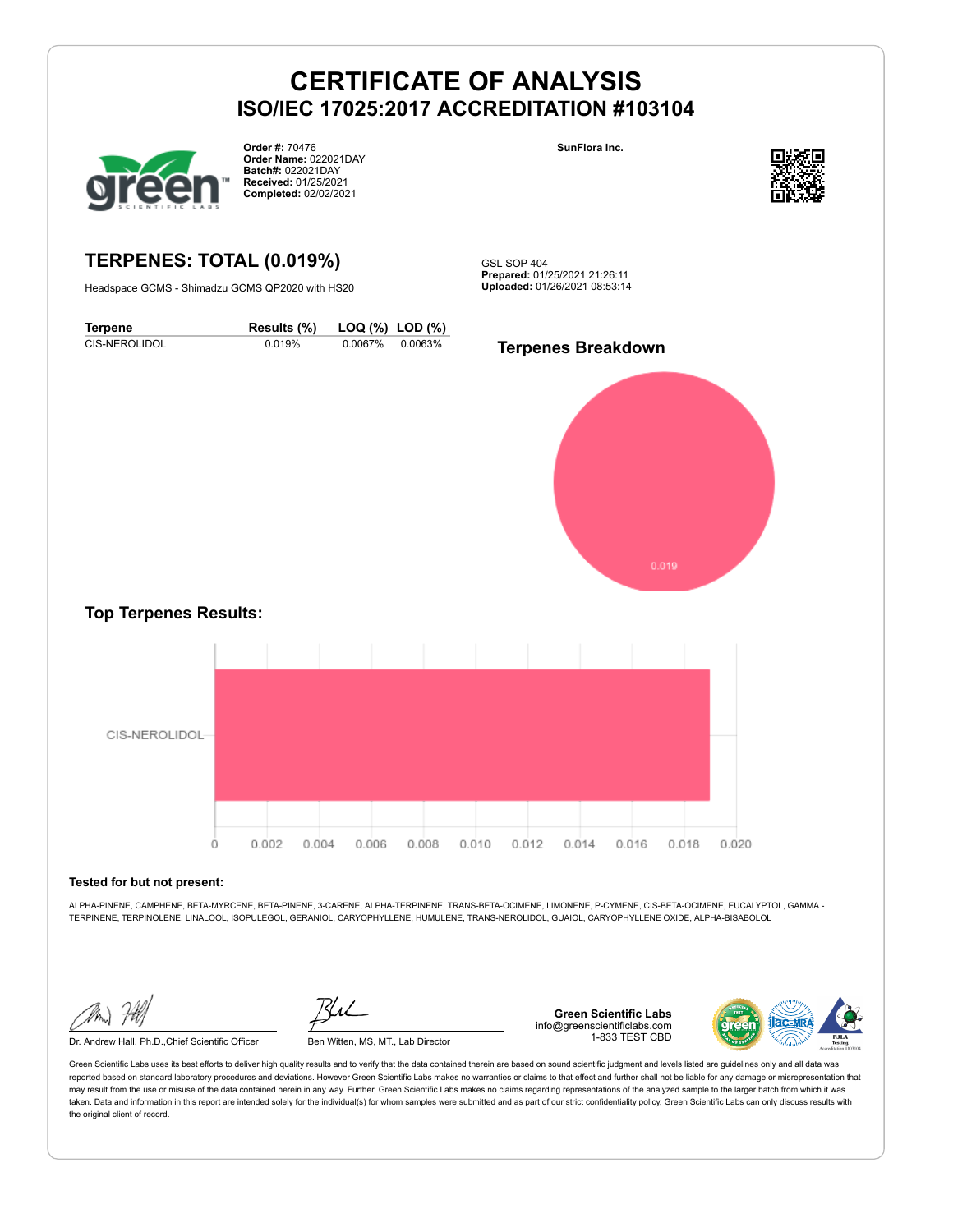**Order #:** 70476 **Order Name:** 022021DAY **Batch#:** 022021DAY **Received:** 01/25/2021 **Completed:** 02/02/2021

**SunFlora Inc.**



**LOQ**

**LOD**

### **PESTICIDE ANALYSIS:**

GSL SOP 401 **PREPARED:** 01/25/2021 20:20:06 **UPLOADED:** 01/27/2021 12:39:11

GCMS-MS - Shimadzu GCMS-TQ8040

| Pesticide           | <b>Action Level</b><br>(ppm) | <b>Results</b><br>(ppm) | LOQ<br>(ppm) | LOD<br>(ppm) |
|---------------------|------------------------------|-------------------------|--------------|--------------|
| CAPTAN              | 3.000                        | N/D                     | 0.003        | 0.001        |
| CHLORDANE           | 0.100                        | N/D                     | 0.003        | 0.001        |
| <b>CHLORFENAPYR</b> | 0.100                        | N/D                     | 0.003        | 0.001        |
| <b>COUMAPHOS</b>    | 0.100                        | N/D                     | 0.003        | 0.001        |

| Pesticide               | <b>Action Level Results LOQ LOD</b> |                   |       |       |
|-------------------------|-------------------------------------|-------------------|-------|-------|
|                         | (ppm)                               | (ppm) (ppm) (ppm) |       |       |
| <b>CYFLUTHRIN</b>       | 1.000                               | N/D               | 0.003 | 0.001 |
| <b>CYPERMETHRIN</b>     | 1.000                               | N/D               | 0.003 | 0.001 |
| PENTACHLORONITROBENZENE | 0.200                               | N/D               | 0.003 | 0.001 |

| <b>Pesticide</b>     | <b>Action Level</b> | <b>Results</b> | LOQ   | LOD   |
|----------------------|---------------------|----------------|-------|-------|
|                      | (ppm)               | (ppm)          | (ppm) | (ppm) |
| <b>ABAMECTIN B1A</b> | 0.300               | N/D            | 0.005 | 0.001 |
| <b>ACEPHATE</b>      | 3.000               | N/D            | 0.001 | 0.001 |
| <b>ACEQUINOCYL</b>   | 2.000               | N/D            | 0.001 | 0.001 |
| <b>ACETAMIPRID</b>   | 3.000               | N/D            | 0.005 | 0.001 |
| <b>ALDICARB</b>      | 0.100               | N/D            | 0.005 | 0.001 |
| <b>AZOXYSTROBIN</b>  | 3.000               | N/D            | 0.001 | 0.001 |
| <b>BIFENAZATE</b>    | 3.000               | N/D            | 0.005 | 0.001 |
| <b>BIFENTHRIN</b>    | 0.500               | N/D            | 0.005 | 0.001 |
| <b>BOSCALID</b>      | 3.000               | N/D            | 0.005 | 0.001 |
| CARBARYL             | 0.500               | N/D            | 0.003 | 0.001 |
| <b>CARBOFURAN</b>    | 0.100               | N/D            | 0.001 | 0.001 |
| CHLORANTRANILIPROLE  | 3.000               | N/D            | 0.005 | 0.005 |
| <b>CHLORMEQUAT</b>   | 3.000               | N/D            | 0.025 | 0.025 |
| CHLORIDE             |                     |                |       |       |
| <b>CHLORPYRIFOS</b>  | 0.100               | N/D            | 0.001 | 0.001 |
| <b>CLOFENTEZINE</b>  | 0.500               | N/D            | 0.001 | 0.001 |
| <b>DAMINOZIDE</b>    | 0.100               | N/D            | 0.005 | 0.001 |
| <b>DIAZINON</b>      | 0.200               | N/D            | 0.001 | 0.001 |
| <b>DICHLORVOS</b>    | 0.100               | N/D            | 0.005 | 0.001 |
| <b>DIMETHOATE</b>    | 0.100               | N/D            | 0.001 | 0.001 |
| <b>DIMETHOMORPH</b>  | 3.000               | N/D            | 0.005 | 0.001 |
| <b>ETHOPROPHOS</b>   | 0.100               | N/D            | 0.001 | 0.001 |
| <b>ETOFENPROX</b>    | 0.100               | N/D            | 0.001 | 0.001 |
| <b>ETOXAZOLE</b>     | 1.500               | N/D            | 0.010 | 0.005 |
| <b>FENHEXAMID</b>    | 3.000               | N/D            | 0.005 | 0.001 |
| <b>FENOXYCARB</b>    | 0.100               | N/D            | 0.005 | 0.001 |
| <b>FENPYROXIMATE</b> | 2.000               | N/D            | 0.001 | 0.001 |
| <b>FIPRONIL</b>      | 0.100               | N/D            | 0.003 | 0.001 |
| <b>FLONICAMID</b>    | 2.000               | N/D            | 0.025 | 0.010 |
| <b>FLUDIOXONIL</b>   | 3.000               | N/D            | 0.003 | 0.001 |
| <b>HEXYTHIAZOX</b>   | 2.000               | N/D            | 0.005 | 0.001 |

| Pesticide            | <b>Action Level</b> | <b>Results</b> | LOQ   | <b>LOD</b> |
|----------------------|---------------------|----------------|-------|------------|
|                      | (ppm)               | (ppm)          | (ppm) | (ppm)      |
| <b>IMAZALIL</b>      | 0.100               | N/D            | 0.005 | 0.001      |
| <b>IMIDACLOPRID</b>  | 3.000               | N/D            | 0.005 | 0.001      |
| KRESOXIM-METHYL      | 1.000               | N/D            | 0.010 | 0.005      |
| <b>MALATHION</b>     | 2.000               | N/D            | 0.005 | 0.001      |
| METALAXYL            | 3.000               | N/D            | 0.001 | 0.001      |
| <b>METHIOCARB</b>    | 0.100               | N/D            | 0.005 | 0.001      |
| <b>METHOMYL</b>      | 0.100               | N/D            | 0.001 | 0.001      |
| <b>MEVINPHOS</b>     | 0.100               | N/D            | 0.001 | 0.001      |
| MYCLOBUTANIL         | 3.000               | N/D            | 0.005 | 0.001      |
| <b>NALED</b>         | 0.500               | N/D            | 0.005 | 0.001      |
| OXAMYL               | 0.500               | N/D            | 0.001 | 0.001      |
| <b>PACLOBUTRAZOL</b> | 0.100               | N/D            | 0.005 | 0.001      |
| <b>PERMETHRINS</b>   | 1.000               | N/D            | 0.005 | 0.001      |
| <b>PHOSMET</b>       | 0.200               | N/D            | 0.005 | 0.001      |
| <b>PIPERONYL</b>     | 3.000               | N/D            | 0.001 | 0.001      |
| <b>BUTOXIDE</b>      |                     |                |       |            |
| <b>PRALLETHRIN</b>   | 0.400               | N/D            | 0.005 | 0.005      |
| <b>PROPICONAZOLE</b> | 1.000               | N/D            | 0.010 | 0.005      |
| <b>PROPOXUR</b>      | 0.100               | N/D            | 0.001 | 0.001      |
| <b>PYRETHRINS</b>    | 1.000               | N/D            | 0.005 | 0.005      |
| (PYRETHRIN I)        |                     |                |       |            |
| <b>PYRIDABEN</b>     | 3.000               | N/D            | 0.005 | 0.001      |
| SPINETORAM           | 3.000               | N/D            | 0.001 | 0.001      |
| SPINOSAD             | 3.000               | N/D            | 0.001 | 0.001      |
| <b>SPIROMESIFEN</b>  | 3.000               | N/D            | 0.005 | 0.001      |
| SPIROTETRAMAT        | 3.000               | N/D            | 0.001 | 0.001      |
| <b>SPIROXAMINE</b>   | 0.100               | N/D            | 0.001 | 0.001      |

TEBUCONAZOLE 1.000 N/D 0.005 0.001 THIACLOPRID 0.100 N/D 0.001 0.001 THIAMETHOXAM 1.000 N/D 0.001 0.001 TRIFLOXYSTROBIN 3.000 N/D 0.001 0.001

 $N/D = N$ ot Detected, A/LOQ = Above LOQ Level, B/LOQ = Below LOQ Level, B/LOD = Below LOD Level

Dr. Andrew Hall, Ph.D., Chief Scientific Officer Ben Witten, MS, MT., Lab Director

**Green Scientific Labs** info@greenscientificlabs.com 1-833 TEST CBD

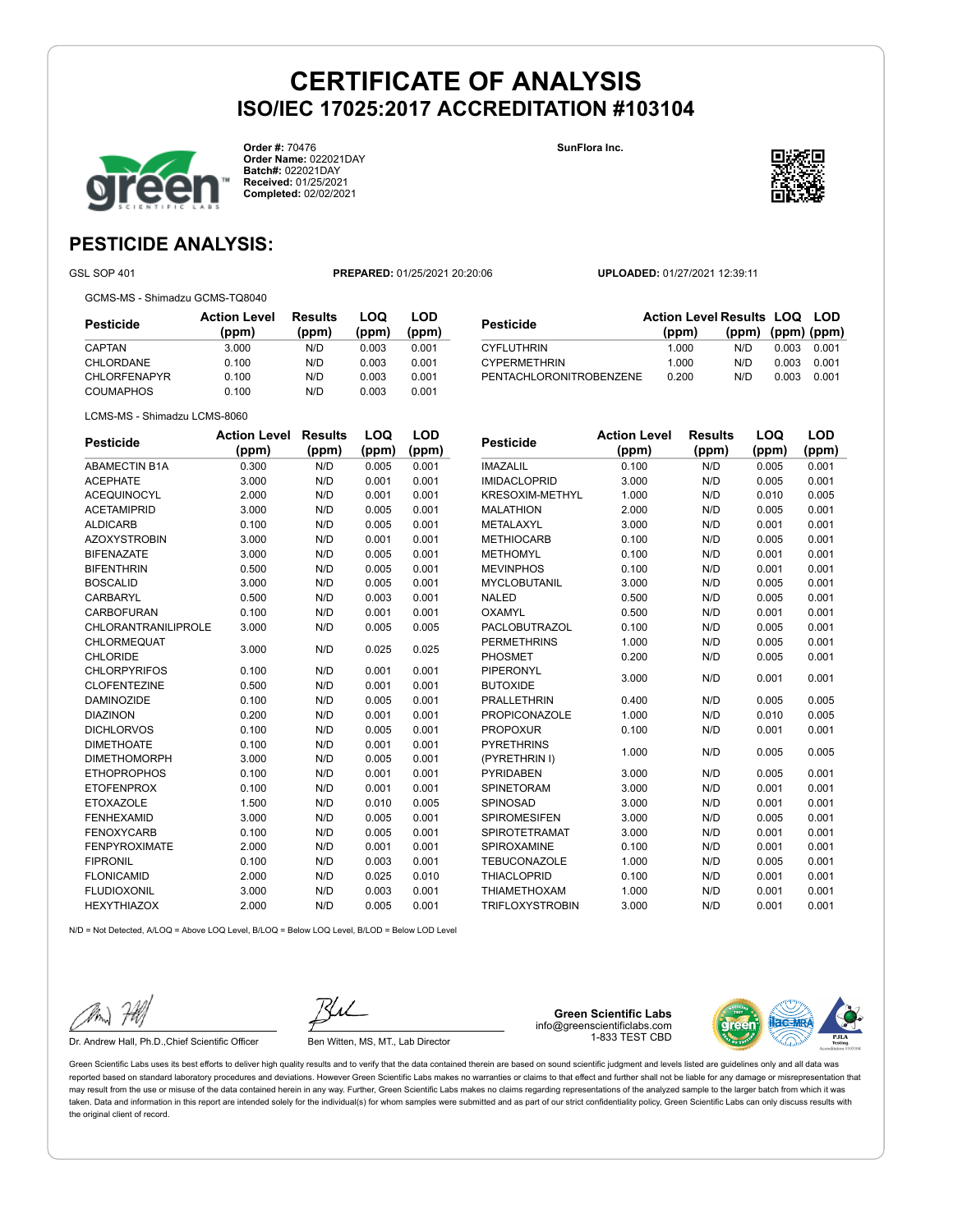

**Order #:** 70476 **Order Name:** 022021DAY **Batch#:** 022021DAY **Received:** 01/25/2021 **Completed:** 02/02/2021

**SunFlora Inc.**



### **RESIDUAL SOLVENTS:**

Headspace GCMS - Shimadzu GCMS QP2020 with HS20

GSL SOP 405 **Prepared:** 01/25/2021 21:31:51 **Uploaded:** 01/26/2021 10:19:43

| <b>Residual Solvent</b>   | <b>Action Level (ppm)</b> | Results (ppm) | LOQ (ppm) | LOD (ppm) |
|---------------------------|---------------------------|---------------|-----------|-----------|
| 1,1-DICHLOROETHENE        | 8                         | N/D           | 0.63      | 0.63      |
| 1,2- DICHLOROETHANE       | $\overline{2}$            | N/D           | 0.12      | 0.02      |
| <b>ACETONE</b>            | 5,000                     | N/D           | 140       | 20        |
| <b>ACETONITRILE</b>       | 410                       | N/D           | 25        | 1         |
| <b>BENZENE</b>            |                           | N/D           |           | 0.5       |
| <b>BUTANE</b>             | 5,000                     | N/D           | 50        | 10        |
| CHLOROFORM                |                           | N/D           |           | 0.5       |
| CIS 1,2-DICHLOROETHENE    | 5                         | N/D           | 0.73      | 0.18      |
| <b>ETHANOL</b>            | 5,000                     | N/D           | 140       | 20        |
| ETHYL ACETATE             | 5,000                     | N/D           | 140       | 20        |
| ETHYL ETHER               | 5,000                     | N/D           | 140       | 20        |
| ETHYLENE OXIDE            |                           | N/D           | $\Omega$  | 0         |
| <b>ISOPROPYL ALCOHOL</b>  | 5,000                     | N/D           | 140       | 20        |
| <b>METHANOL</b>           | 3,000                     | N/D           | 100       | 20        |
| <b>METHYLENE CHLORIDE</b> | 125                       | N/D           | 0.15      | 0.15      |
| N-HEPTANE                 | 5,000                     | N/D           | 140       | 20        |
| N-HEXANE                  | 290                       | N/D           | 18        | 10        |
| <b>PENTANE</b>            | 5,000                     | N/D           | 140       | 20        |
| <b>PROPANE</b>            | 5,000                     | N/D           | 20        |           |
| <b>TOLUENE</b>            | 890                       | N/D           | 53        |           |
| TRANS 1,2-DICHLOROETHENE  | 5                         | N/D           | 0.73      | 0.18      |
| <b>TRICHLOROETHENE</b>    |                           | N/D           |           | 0.5       |
| <b>XYLENES</b>            | 150                       | N/D           | 130       | 20        |

Dr. Andrew Hall, Ph.D., Chief Scientific Officer Ben Witten, MS, MT., Lab Director

**Green Scientific Labs** info@greenscientificlabs.com 1-833 TEST CBD

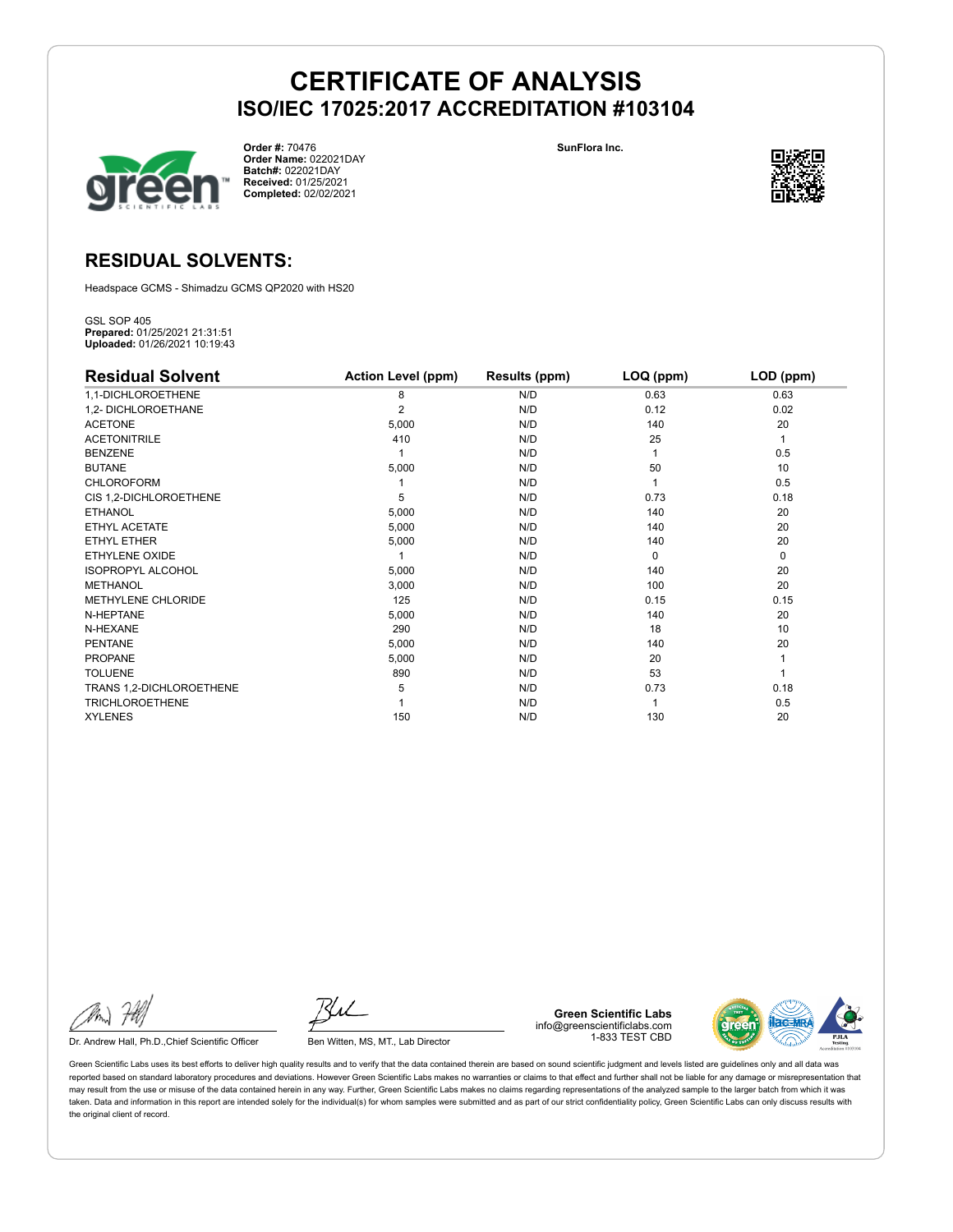

**Order #:** 70476 **Order Name:** 022021DAY **Batch#:** 022021DAY **Received:** 01/25/2021 **Completed:** 02/02/2021

**SunFlora Inc.**

**Microbial Analysis** GSL SOP 406 **Uploaded:** 01/27/2021 23:01:03



#### **Microbial Analysis:**

fa PCR - Agilent AriaMX

## **MICROBIAL ANALYSIS:**

PCR - Agilent AriaMX

| <b>Test</b>          | <b>SOP</b> | Test Method | <b>Device Used</b> | <b>LOD</b>                          | <b>Allowable</b><br><b>Criteria</b> | <b>Actual Result Pass/Fail</b> |             |
|----------------------|------------|-------------|--------------------|-------------------------------------|-------------------------------------|--------------------------------|-------------|
| TOTAL YEAST AND MOLD | 406.01     | USP 61/62+  | <b>ARIAMX PCR</b>  | CFU/G BY<br><b>SAMPLE</b><br>TYPE** | 1.000 CFU/G                         | NOT DETECTED                   | <b>PASS</b> |
| STEC E. COLI*        | 406.01     | USP 61/62+  | <b>ARIAMX PCR</b>  | CFU/G**                             | DETECT/NOT<br><b>DETECTED</b>       | NOT DETECTED                   | <b>PASS</b> |
| PATHOGENIC E. COLI   | 406.01     | USP 61/62+  | <b>ARIAMX PCR</b>  | CFU/G**                             | DETECT/NOT<br><b>DETECTED</b>       | NOT DETECTED                   | <b>PASS</b> |
| SALMONELLA*          | 406.01     | USP 61/62+  | <b>ARIAMX PCR</b>  | CFU/G**                             | DETECT/NOT<br><b>DETECTED</b>       | NOT DETECTED                   | <b>PASS</b> |

† USP 61 (enumeration of bacteria TAC, TYM, and ENT/Coliform), USP 62 (identifying specific species E.coli Aspergillus etc)

\* STEC and Salmonella run as Multiplex

\*\* CFU/g Calculation based on MIP/Extract matrix \*\*\* Flavus = 2 Copies of DNA / Fumigatis = 2 Copies of DNA Niger = 20 Copies of DNA / Terrus = 10 copies of DNA

Dr. Andrew Hall, Ph.D., Chief Scientific Officer Ben Witten, MS, MT., Lab Director

**Green Scientific Labs** info@greenscientificlabs.com 1-833 TEST CBD